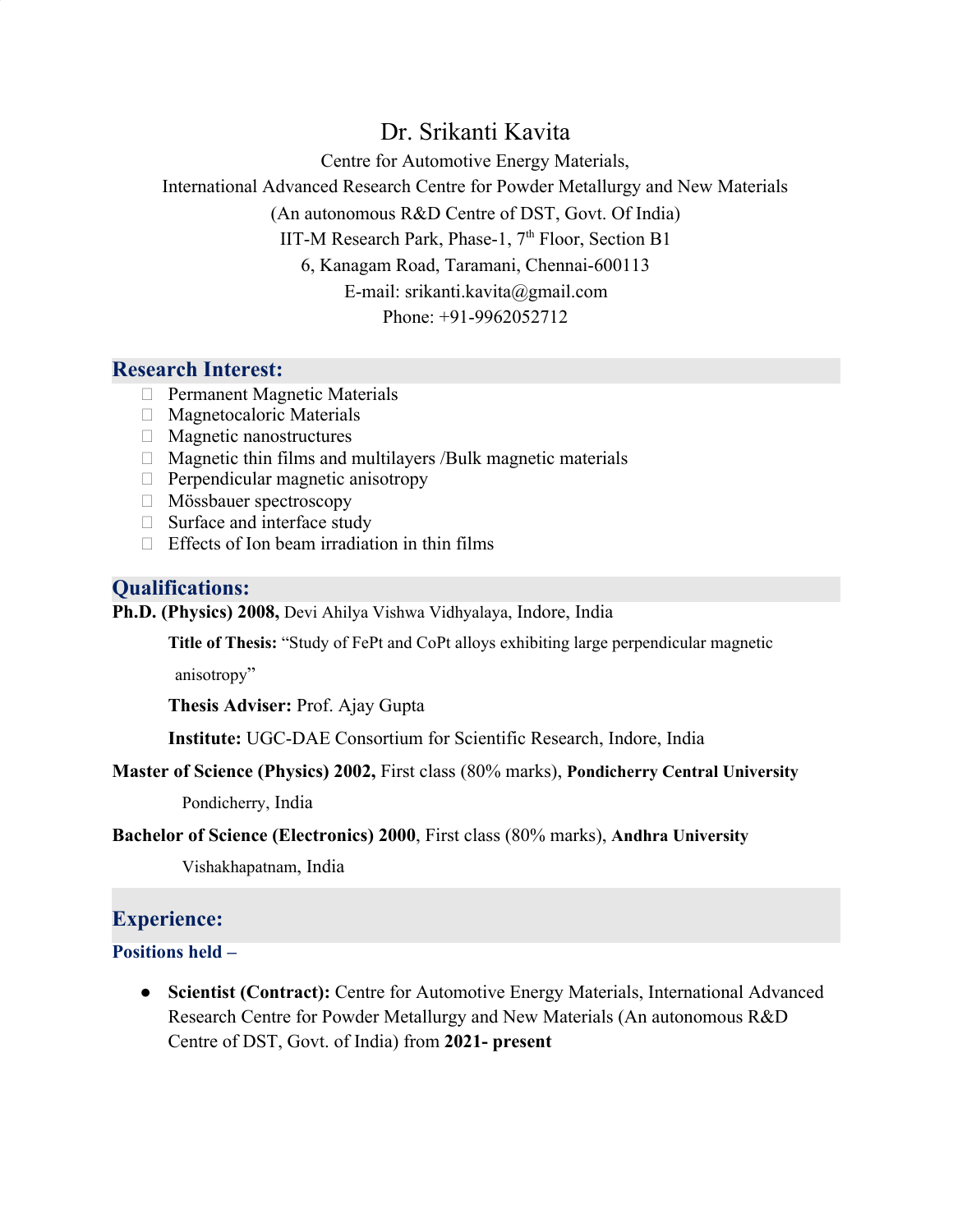- **Project Sr Scientist,** Centre for Automotive Energy Materials, International Advanced Research Centre for Powder Metallurgy and New Materials (An autonomous R&D Centre of DST, Govt. of India) from 2016-2020
- **Project Middle level Scientist,** Centre for Automotive Energy Materials, International Advanced Research Centre for Powder Metallurgy and New Materials (An autonomous R&D Centre of DST, Govt. of India) from 2012-2016
- **Research Associate,** National University of Singapore, Singapore from 2011-2012
- **Research Associate,** UGC-DAE Consortium for Scientific Research, Indore India from 2009 -2011
- **Ph.D. degree**, Devi Ahilya Vishwa Vidhyalaya, Indore, India from 2002 2008.
- **Senior Research Fellow (SRF)** at UGC-DAE Consortium for Scientific Research Indore, India from 2006 to 2008
- **Project Associate/Junior Research Fellow** at UGC-DAE Consortium for Scientific Research Indore, India from 2002 to 2006.

## ● **Projects :**

DST- BRICS project: Nanocrystalline hard magnetic Sm-Co-Fe-T alloys (T=Cu, Ti, Zn &Zr) with the normal and abnormal temperature dependence of coercivity (Co-PI)

#### **Experience in experimental Techniques-**

- **Thin film deposition techniques:** Ion-Beam sputtering, Electron Beam Evaporation.
- **Chemical route:** Solid state reaction, sol-gel method
- **Structural characterization:** X-ray reflectivity and Diffraction (XRR/XRD).
- **Magnetic methods:** Mössbauer spectroscopy**,** Magneto-optical Kerr Effect (MOKE), Physical Property Measurement System (PPMS), Vibrating sample magnetometer (VSM).
- **Powder Metallurgy routes:** Vacuum arc melting, Ball milling
- **Others:** Differential Scanning Calorimetry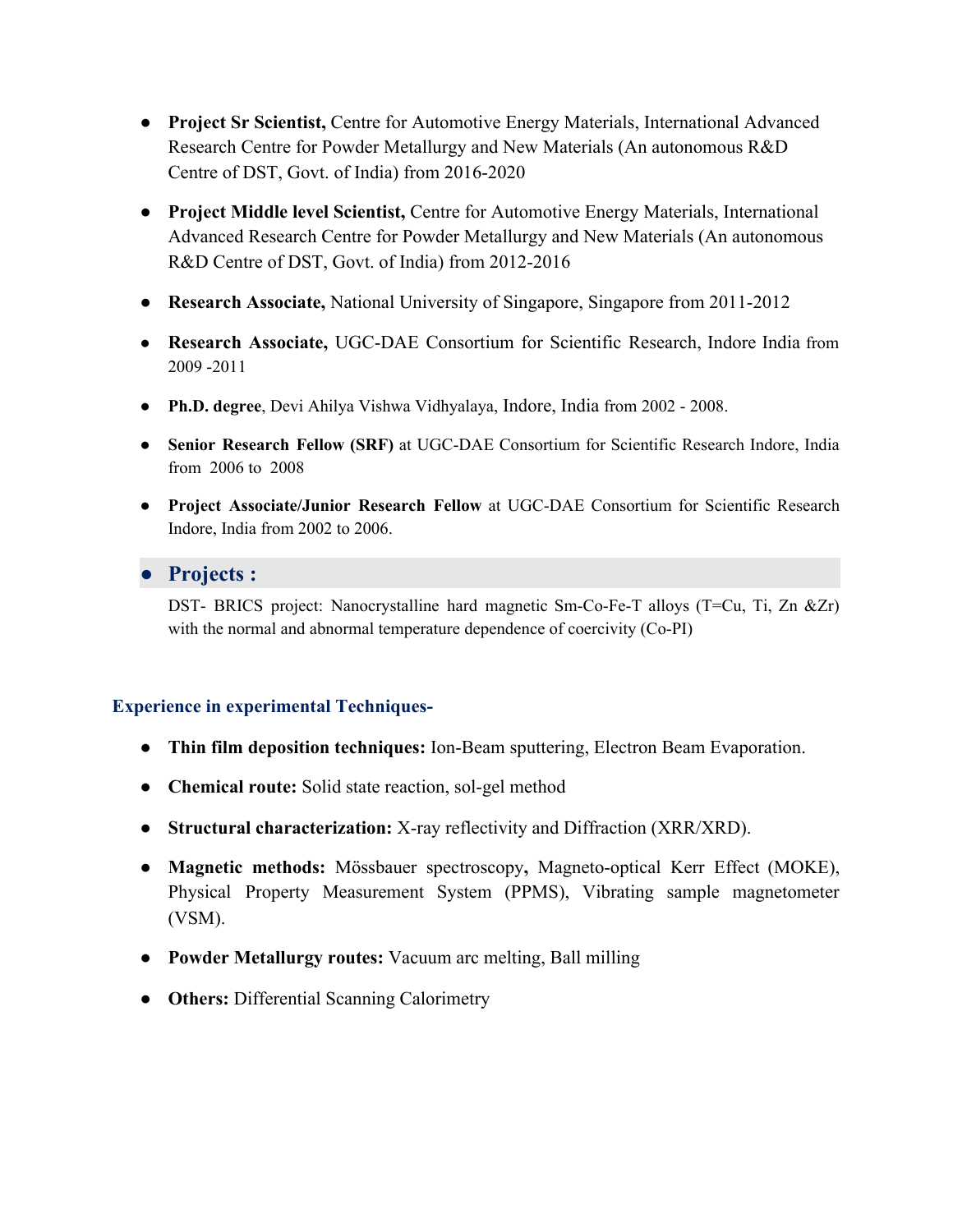#### **Instrumentation Experience –**

• Design and development of Magneto-Optical Kerr Effect set-up

### **Working Experience in Accelerator and Synchrotron:**

- 15UD pelletron (Material Science beamline) in inter University Accelerator Center, **New Delhi, India**
- UGC-DAE CSR, photoelectron spectroscopy beamline RRCAT, **Indore, India**.
- ID 22N and ID32 beamlines at European Synchrotron Radiation Facility (ESRF), **Grenoble, France**
- MR-4A, Spallation Neutron Source, **Oak Ridge National Laboratory, USA**

#### **Award/Scientific recognition:**

- **Research Associateship (RA)** from University Grant Commission-Council for Scientific and Industrial Research (UGC-CSIR) India in year 2008.
- **Senior Research Fellowship (SRF)** in year 2005 from University Grant Commission-Council for Scientific and Industrial Research (UGC-CSIR).

## **Papers Presented in International/National conferences:**

- **Oral presentation** in National Conference on Mossbauer Spectroscopy (NSAMS-2006) at Jodhpur, India.
- Oral presentation in 46<sup>th</sup> DAE Solid State Physics symposium, held in year 2003 at Jiwaji University Gwalior, India
- **Oral Presentation** in AVS 58<sup>th</sup> International Symposium and Exhibition, Nashville, TN, **USA** from Oct  $30<sup>th</sup>$  -Nov  $4<sup>th</sup>$  2011
- **Oral Presentation** in International Conference on Magnetic Materials and Applications (MagMa), held at IIT Guwahati from December  $5<sup>th</sup> - 7<sup>th</sup>$ , 2013
- **Poster presentation** "58th Annual Conference on MMM, Denver, Colorado, USA, 4th -8 th November 2013
- **Poster Presentation at** International Conference on Magnetic Materials and Applications (ICMagMa 2017) held at Hyderabad, 1<sup>st</sup> -3<sup>rd</sup> February 2017
- **Oral Presentation** in International Conference on Magnetic Materials and Applications (ICMagMa 2018) held at **NISER Bhubaneswar**, 9st -13th Decemeber 2018
- Oral Presentation in INTERMAG 2018 held at Singapore from 23<sup>rd</sup>- 27<sup>th</sup> April 2018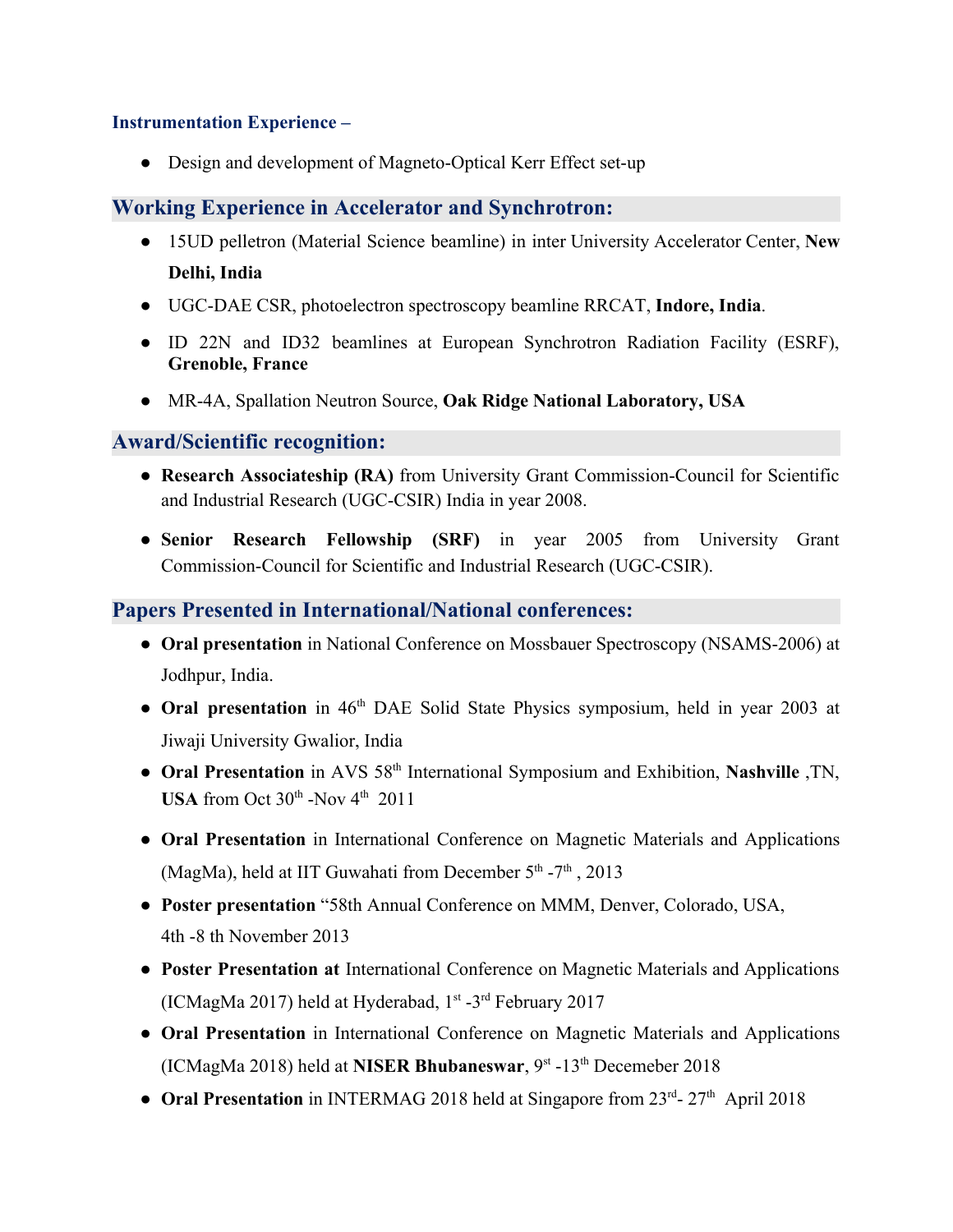- Oral Presentation in TherMag 2018 held at Darmstadt, Germany 16-20<sup>th</sup> September 2018
- Oral presentation in EASTMAG 2019 held at Miheev Institue, Russia 8<sup>th</sup>- 13<sup>th</sup> September 2019.
- Oral presentation in STAR 2019, held in BARC, Mumbai, 5<sup>th</sup>-7<sup>th</sup> December, 2019
- **Invited talk at** 1st International Workshop on Spintronics, (SpinWork 2020), held at MSEC, SIVAKASI, INDIA from 7<sup>th</sup> -11<sup>th</sup> Sept 2020.

#### **International Conference attended:**

- Attended "International Workshop on Nanomaterials Magnetic-Ions Spintronics (IWNMS-2004)" held at M S university **Baroda, India** during  $10^{th}$  -14<sup>th</sup> February, 2004.
- Attended "Material Science and Technology 2007 Conference and Exhibition" held at COBO centre, Detroit, Michigan, USA from 16<sup>th</sup> -20<sup>th</sup> September, 2007.
- Attended AVS 58th International Symposium and Exhibition, **Nashville** ,TN, **USA** from Oct  $30<sup>th</sup>$  -Nov 4<sup>th</sup> 2011
- Attended International Conference on Magnetic Materials and Applications (MagMa), held at **IIT Guwahati** from December 5<sup>th</sup> -7<sup>th</sup>, 2013
- Attended International Conference on Magnetic Materials and Applications (ICMagMa 2017) held at **Hyderabad**, 1st -3rd February 2017
- Attended International Conference on Magnetic Materials and Applications (ICMagMa 2018) held at **NISER Bhubaneswar**, 9st -13th Decemeber 2018
- Attended INTERMAG 2018 held at Singapore from 23<sup>rd</sup>- 27<sup>th</sup> April 2018
- Attended TherMag 2018 held at Darmstadt, Germany 16-20<sup>th</sup> September 2018
- Attended Indo US symposium at IIT Mumbai 2018
- Attended ISMANAM at Chennai from  $8<sup>th</sup>$ -12<sup>th</sup> July 2019
- Attended and given oral presentation at EASTMAG 2019 held at Ekaterinburg, Russia from 8<sup>th</sup>-13<sup>th</sup> September 2019
- Attended and gave oral presentation at STAR 2019, held at BARC, Mumbai from  $5<sup>th</sup>$ -7<sup>th</sup> December 2019.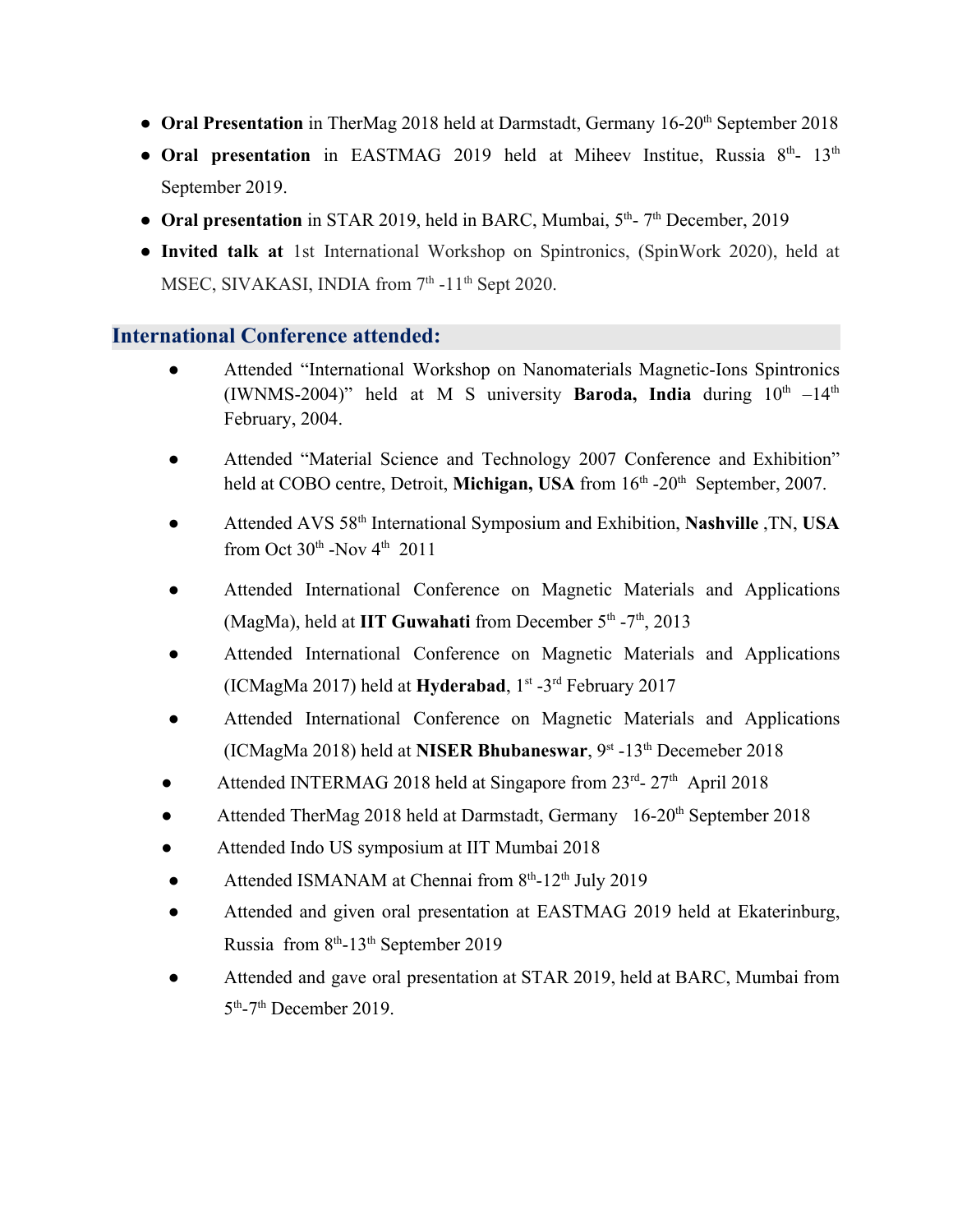## **List of Publications: (h-index:4)**

- 1. *Magnetic properties of Sm2+αFe17Nx powders prepared from bulk and strip-cast alloys, D.A. Kolodkin, A.G. Popov, A.V. Protasov, V.S. Gaviko, D.Yu. Vasilenko, S. Kavita, D. Prabhu, R. Gopalan, J.Magn. and Magn.Mat 518,2021,167416,*
- 2. *On the Structural and Magnetic Properties of Mn-Bi Alloy Jet Milled at Different Feed Rates VV Ramakrishna, S Kavita, T Ramesh, R Gautam, R Gopalan, Journal of Superconductivity and Novel Magnetism, 1-5, (2020)*
- 3. *Investigation of magnetocaloric and mechanical properties of Ni49-xMn39Sb12Cox*

*alloys*

*S.Kavita, V.V.Ramakrishna, Shruti Behara, Debendranath Kar, Tiju Thomas, T.Ramesh, K.Sethupathi and R.Gopalan.*

Journal of Alloys and Compounds 847 (2020) 156558

- 4. *On the giant magnetocaloric and mechanical properties of Mn–Fe–P–Si-Ge alloy* **S Kavita**, G Anusha, P Bhatt, V Suresh, R Vijay, K Sethupathi, R Gopalan Journal of Alloys and Compounds 817 (2020)153232
- 5. *[Effect of Copper Substitution on the Structural, Magnetic, and Dielectric Properties of](https://link.springer.com/article/10.1007/s11664-020-08326-0) [M-Type Lead Hexaferrite](https://link.springer.com/article/10.1007/s11664-020-08326-0)*

Dipti D Parmar, Preksha N Dhruv, Sher Singh Meena, **S.Kavita**, Charanjeet Singh Sandhu, Mohamed Ellouze, Rajshree B Jotania [Journal of Electronic Materials](https://link.springer.com/journal/11664) **49**, 6024 (2020)

- 6. *Influence of Co4+-Ca2+ substitution on structural, microstructure, magnetic, electrical and impedance characteristics of M-type barium–strontium hexagonal ferrites* Charmi D. Patel, Preksha N. Dhruv, Sher Singh Meena, Charanjeet Singh, **Srikanti Kavita**, Mohamed Ellouze, Rajshree B. Jotania, Ceramics International (2020 ) (In Press)
- 7. *[Effect of Vd-doping on dielectric, magnetic and gas sensing properties of nickel ferrite](https://link.springer.com/article/10.1007/s10854-020-04228-3) [nanoparticles](https://link.springer.com/article/10.1007/s10854-020-04228-3)* V. Manikandan, Iulian Petrila,**S. Kavita**, R. S. Mane, Juliano C. Denardin, Stefan Lundgaard, Saulius Juodkazis, S. Vigneselvan, J. Chandrasekaran, Journal of Materials Science: Materials in Electronics accepted (2020)
- 8. *[Effect of Copper Substitution on the Structural, Magnetic, and Dielectric Properties of](https://link.springer.com/article/10.1007/s11664-020-08326-0) [M-Type Lead Hexaferrite](https://link.springer.com/article/10.1007/s11664-020-08326-0)*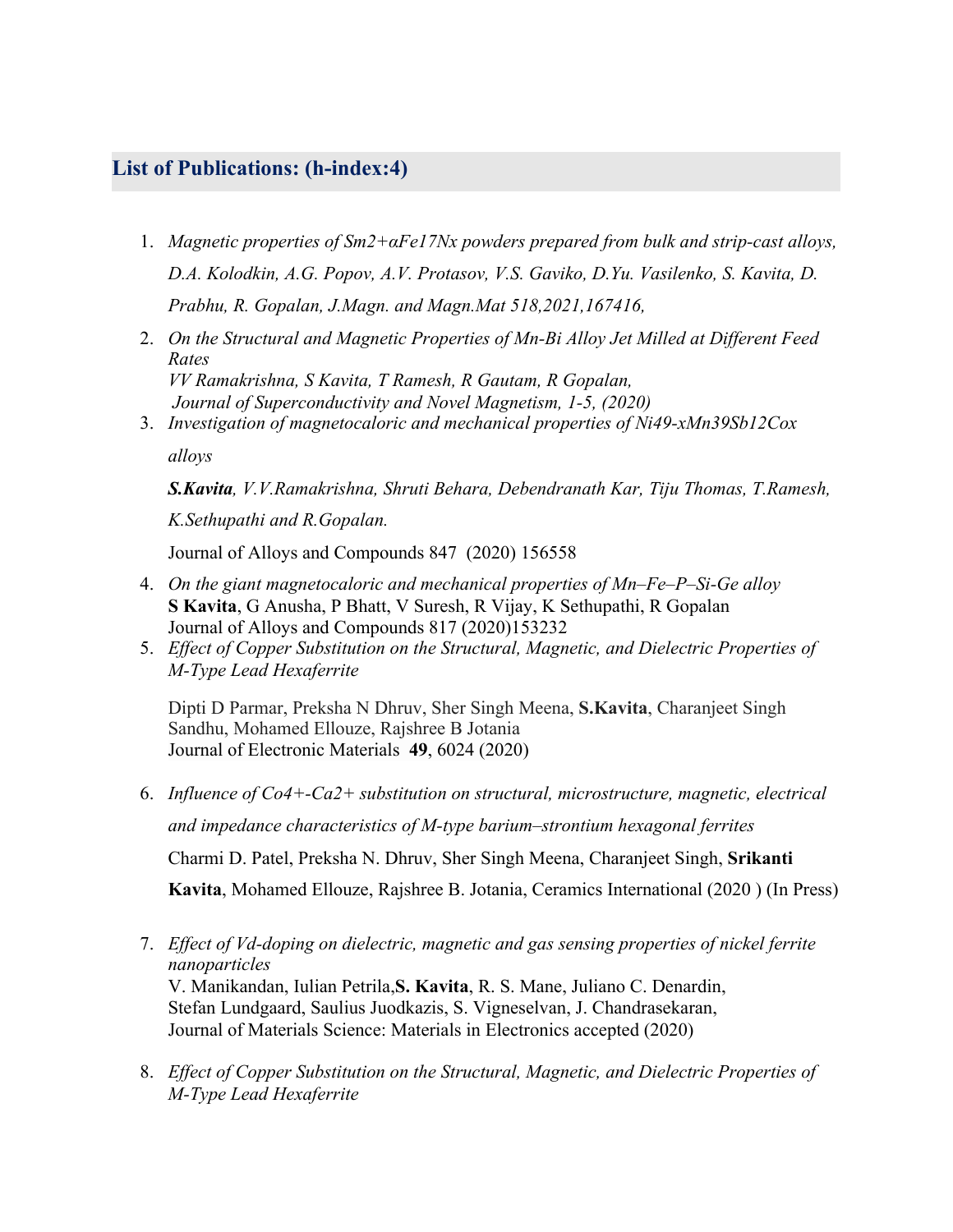Dipti D Parmar, Preksha N Dhruv, Sher Singh Meena, **S.Kavita**, Charanjeet Singh Sandhu, Mohamed Ellouze, Rajshree B Jotania [Journal of Electronic Materials](https://link.springer.com/journal/11664) **49**, 6024 (2020)

9. *[Effect of neodymium stimulation on the dielectric, magnetic and humidity sensing](https://www.sciencedirect.com/science/article/pii/S0254058420309366) [properties of iron oxide nanoparticles](https://www.sciencedirect.com/science/article/pii/S0254058420309366)*

V Manikandan, Ali Mirzaei, Iulian Petrila, **S.Kavita**, RS Mane, Juliano C Denardin, Stefan Lundgaard, Saulius Juodkazis, J Chandrasekaran, S Vigneselvan Materials Chemistry and Physics 254, 123572 (2020)

- 10. *Effect of solid solution treatment and nitrogenation on magnetic properties of Sm2+αFe17Nx powders* D Kolodkin , A Popov, A Protasov, V Gaviko, **S Kavita** , D B Prabhu , R Gopalan Journal of Physics: Conference Series 1389 (2019) 012125
- 11. *Role of Ruthenium in the Dielectric, Magnetic Properties of Nickel Ferrite (Ru−NiFe2O4) Nanoparticles and Their Application in Hydrogen Sensors*

Venkatraman Manikandan, Ali Mirzaei, Sivasubramaniam Vigneselvan, **Srikanti**

**Kavita**, Rajaram Sakharam Mane,Sang Sub Kim,and Joseph Chandrasekaran

ACS Omega, 4 (2019) 12919

- 12. *Enhancement of martensite transition temperature and inverse magnetocaloric effect in Ni43Mn47Sn11 alloy with B doping* **S Kavita**, VV Ramakrishna, P Yadav, S Kethavath, NP Lalla, T Thomas, P.Bhatt and R.Gopalan Journal of Alloys and Compounds 795 (2019) 519
- 13. *Enhancement in magnetic and dielectric properties of the ruthenium-doped copper ferrite (Ru − CuFe2O<sup>4</sup> ) nanoparticles* V. Manikandan, V. Kuncser, Bogdan Vasile, **S. Kavita**, S. Vigneselvan, R.S.Mane

J.Magn. and Magn.Mat **476** (2019), 18

- 14. *Role of Ruthenium in the Dielectric, Magnetic Properties of Nickel Ferrite (Ru–NiFe2O<sup>4</sup> ) Nanoparticles and Their Application in Hydrogen Sensors* V Manikandan, A Mirzaei, S Vigneselvan, S Kavita, RS Mane, SS Kim, ... ACS omega 4 (7), 12919-12926
- 15. *Photoactive Brownmillerite Multiferroic KBiFe2O5 and its potential application in Sunlight Driven Photocatalysis*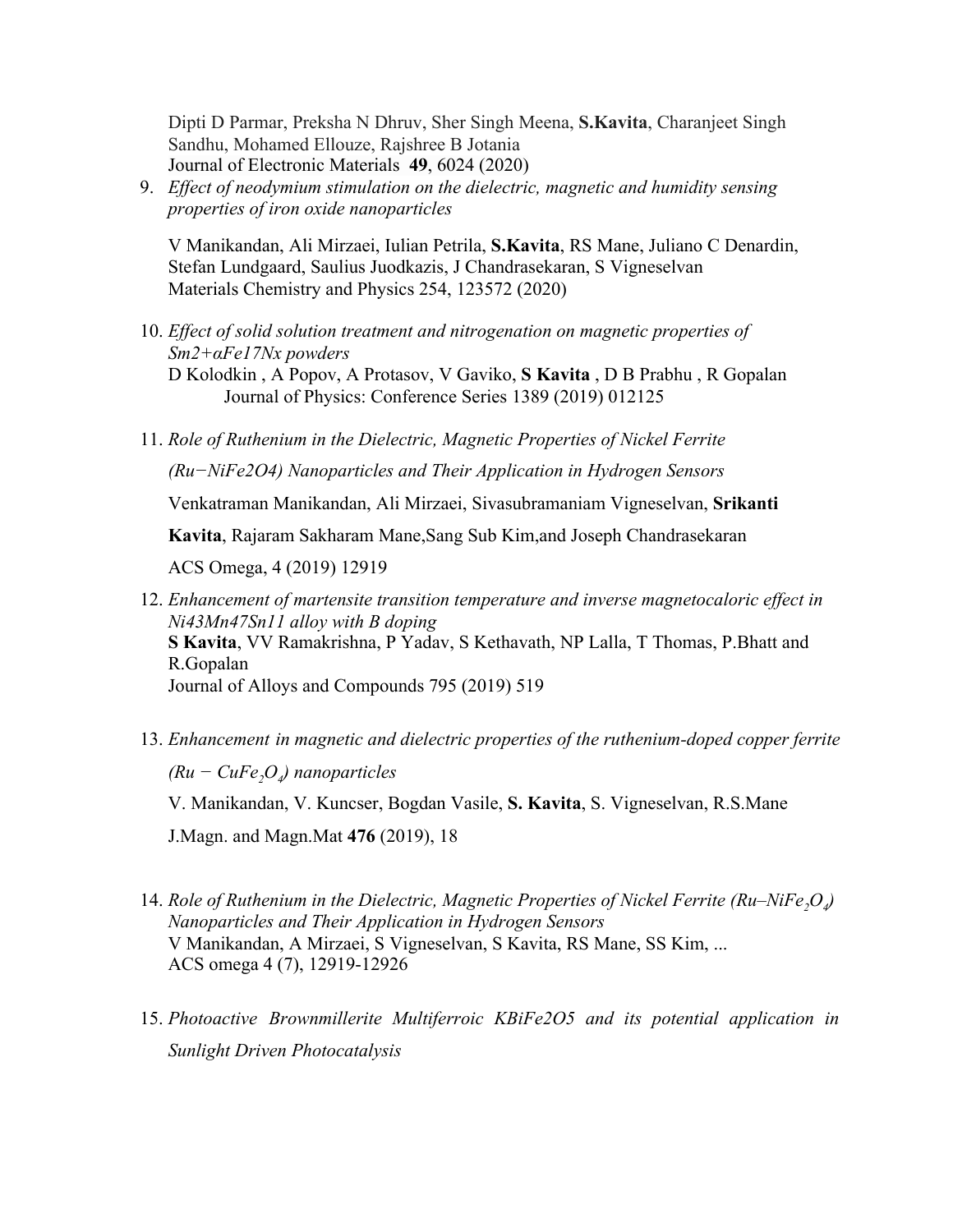Durga Sankar Vavilapalli, **Kavita Srikanti**, Ramanjaneyulu Mannam, Brajesh Tiwari,

Mohan Kant K , M.S Ramachandra Rao , Shubra Singh

*ACS Omega 3* (12) **(2018)**, 16643

16. *Investigation of structural and magnetic properties of Al and Cu doped MnBi alloy*

V.V. Ramakrishna, **S. Kavita**, Ravi Gautam, T. Ramesh and R. Gopalan J.Magn. Magn. Mater.458 **(2018)** 23

17. *Efficient humidity-sensitive electrical response of annealed lithium substituted nickel ferrite (Li–NiFe2O<sup>4</sup> ) nanoparticles under ideal, real and corrosive environments* V Manikandan, I Petrila, S Vigneselvan, R Dharmavarapu, Saulius Juodkazis S. Kavita J. Chandrasekaran

Journal of Materials Science: Materials in Electronics 29 (21), 18660 (2018)

- 18. *Influence of sintering temperature on structural, dielectric and magnetic properties of Li substituted CuFe2O<sup>4</sup> nanoparticles* V. Manikandan, A. Vanitha , E. Ranjith Kumar , **S. Kavita** J.Magn. and Magn.Mat ,426 11 (2017)
- 19. *Sintering treatment effects on structural, dielectric and magnetic properties of Sn substituted NiFe2O<sup>4</sup> nanoparticles* V. Manikandan , N. Priyadharsini , **S. Kavita** , J. Chandrasekaran Superlattices and Microstructures 1 1-7(2017)
- 20. *Structural and magnetic properties of the low temperature phase MnBi with ball milling*

**S.Kavita**, V.V.Ramakrishna, A.Srinivasan and R.Gopalan

*Mater. Res.Exp 3, 056102 (2016)*

21. *On the temperature dependent properties of Mn-Bi ribbons*

**S.Kavita,** U.M.R.Seelam, D.Prabhu and R. Gopalan *J.Magn. and Magn.Mat. 377, 485 (2015)*

22. *On the question of thermal stability and magnetic properties of Mn0.6Zn0.4Fe2O<sup>4</sup> nanoparticls prepared by sol-gel method*

Shanigraham Mallesh, **S.Kavita**, R.Gopalan and V.Srinivas

*IEEE Trans. On Magn. 50, 2008204 (2014)*

23. *Jahn-Teller assisted polaron hopping and associated dielectric response of PrFe0.5Mn0.5O2.95*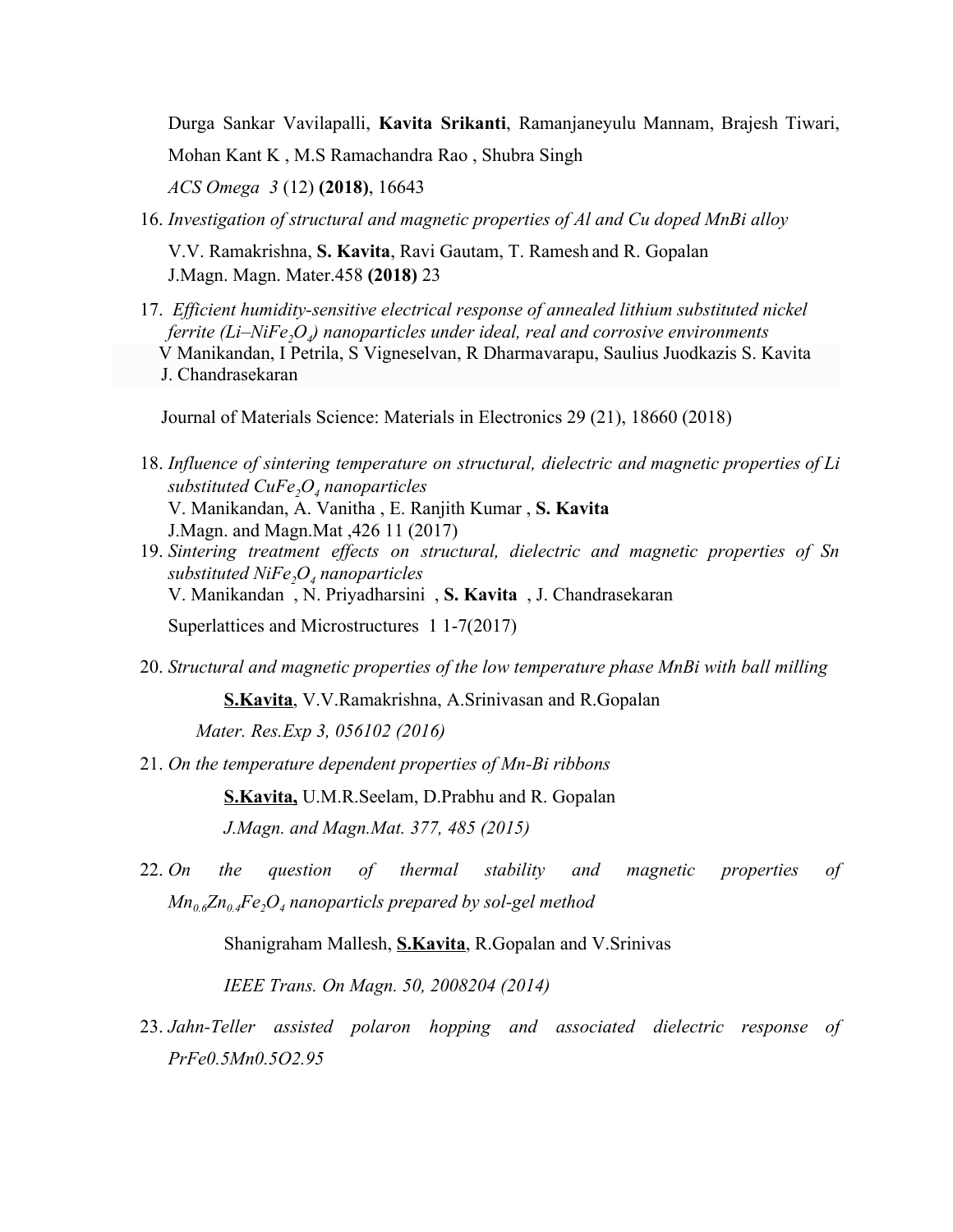C. Ganeshraj, **S. Kavita**, R. Mahendiran, N. Sharma, A. Das and P. N. Santhosh *Appl. Phys. Lett. 103, 112909 (2013)*

24. *Evolution of structural and magnetic properties of FePt/C granular films with isothermal annealing*

**S. Kavita**, V.Raghavendra Reddy and Ajay Gupta

*Solid State Communications 151, 794 (2011)*

25. *On the Si+ ion irradiation in CoPt multilayer system*

**S. Kavita**, V. Raghavendra Reddy, S. Amirthapandian, Ajay Gupta and B. K. Panigrahi

*Journal of Physics Condensed Matter 21, 096003 (2009)*

26. *<sup>57</sup> Fe Mossbauer study of L1<sup>0</sup> Ordering in <sup>57</sup>Fe/Pt multilayers*

V. Raghavendra Reddy, **S. Kavita**, and Ajay Gupta *Journal of Applied Physics 99, 113906 (2006)*

27. *Study of low energy Ar<sup>+</sup> ion irradiated <sup>57</sup>Fe/Pt multilayers*

V. Raghavendra Reddy, **S. Kavita**, S. Amrithapandian, Ajay Gupta and B. K. Panigrahi

*Journal of Physics Condensed Matter 18, 6401 (2006)*

28. *Effect of swift heavy ion irradiation in FePt system*

**S. Kavita**, V. Raghavendra Reddy, Ajay Gupta and D. K. Awasthi *Nucl. Inst. and Methods in Phy. Res. B 244, 19 (2006)*

29. *Study of Face centered tetragonal FePt phase formation in as-deposited and heavy ion irradiated Fe/Pt multilayers*

**S. Kavita**, V. Raghavendra Reddy, Ajay Gupta and A. Pandian

*Nucl. Inst. and Methods in Phy. Res. B 244, 206 (2006)*

30. *Preparation of Fe/Pt films with Perpendicular Magnetic Anisotropy*

**S. Kavita**, V. Raghavendra Reddy, Ajay Gupta and Mukul Gupta

*Hyperfine Interactions 160, 157 (2005)*